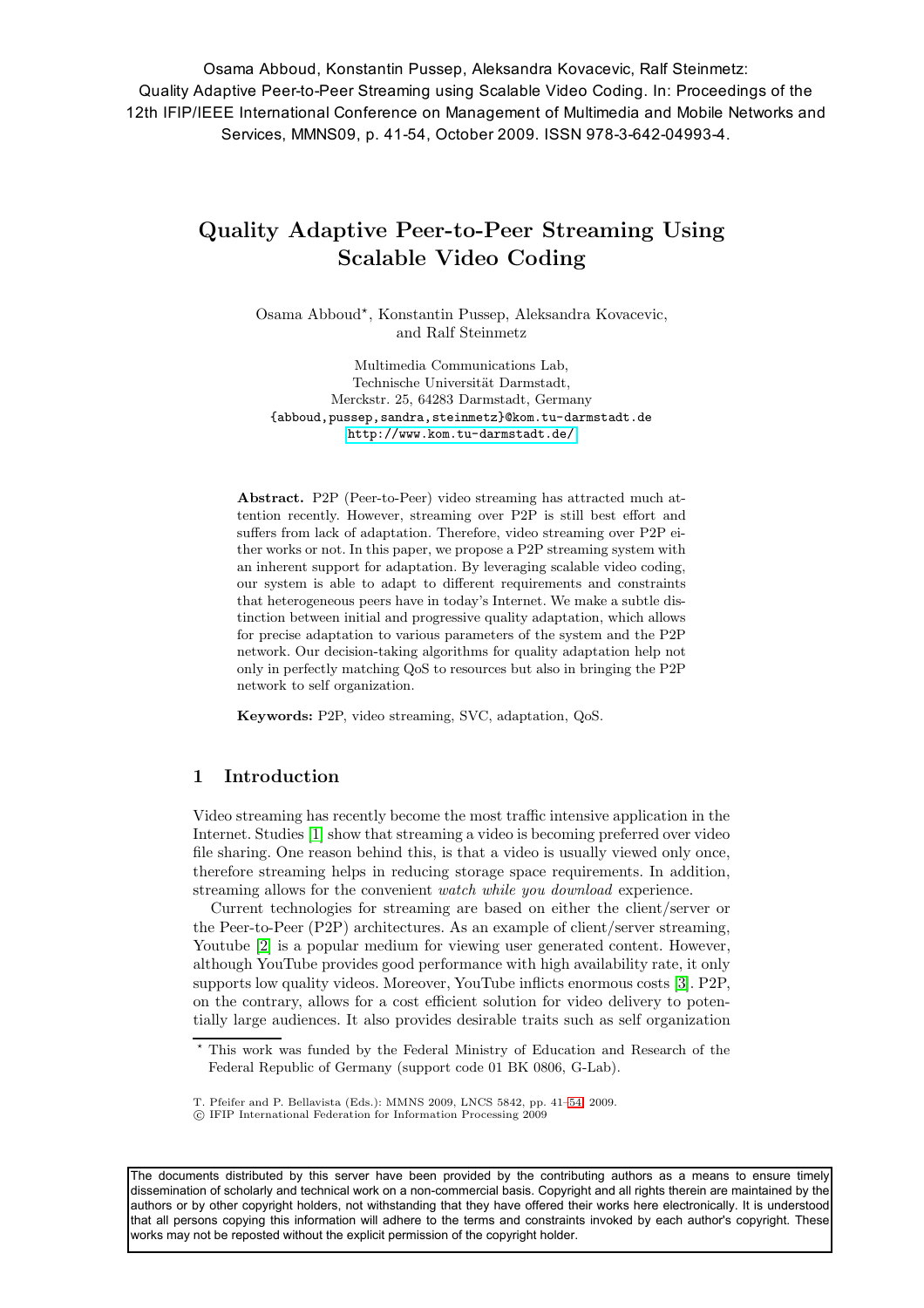and resource scalability [\[4\]](#page-13-0). However, P2P-based streaming is faced with several challenges, such as churn and the lack of support for peers with weak resources. Moreover, high definition video streaming is still an open challenge. Weaknesses of many P2P streaming systems come from static selection of streaming parameters that are based on average peer resources. This selection might work if all systems in the network would have equal resources, which is not true due to the heterogeneity of the Internet. Internet devices are heterogeneous not only in their resources, but also in the type of connections they have. Therefore, bandwidth, delay and reliability vary drastically, rendering current P2P video streaming techniques best effort, i.e. they either work or not.

A possible solution to the problem of supporting streams with different qualities is achieved by creating a different video file for each quality level and therefore different overlays or swarms. However, this solution is not only inefficient due to data duplication across overlays, but also limited with respect to the level of possible collaboration between strong and weak peers across different overlays. To overcome these challenges, we investigate advanced adaptation mechanisms that are efficient and have potential for an overlay-wide collaboration. In addition, we aim at supporting adaptation for heterogeneous devices of the Internet ranging from handheld mobile devices to high-end computer machines.

Our main contribution is a P2P video streaming system based on Scalable Video Coding (SVC) with an inherent support for adaptation. We make use of a mesh-based streaming architecture that is applicable to both live streaming and video-on-demand. The key feature of our design is that it allows for adaptation to resources with three degrees of freedom. Receivers can have different

- Screen sizes and resolutions,
- Connections with variable downlink bandwidth and delay, and
- Processing capabilities.

This paper is structured as follows, Section [2](#page-1-0) states the problem statement of this paper. Background of SVC are explained in Section [3.](#page-2-0) Our proposed architecture for P2P streaming is presented in Section [4.](#page-4-0) In Section [5,](#page-9-0) we present some simulation results. Section [6](#page-11-0) provides related work. Finally, we conclude this paper in Section [7.](#page-12-4)

# <span id="page-1-0"></span>2 Problem Statement

Every device connecting to the Internet has specific resource characteristics, which includes different processing power, screen resolution, and bandwidth. However, video streaming is a demanding application and works only when minimum resource requirements are met. Many devices simply do not meet these requirements. This problem can be overcome if the quality is reduced, hence streaming capacity requirements are lowered, which leads to support for more devices, but at the expense of streaming lower quality. Increasing the quality, on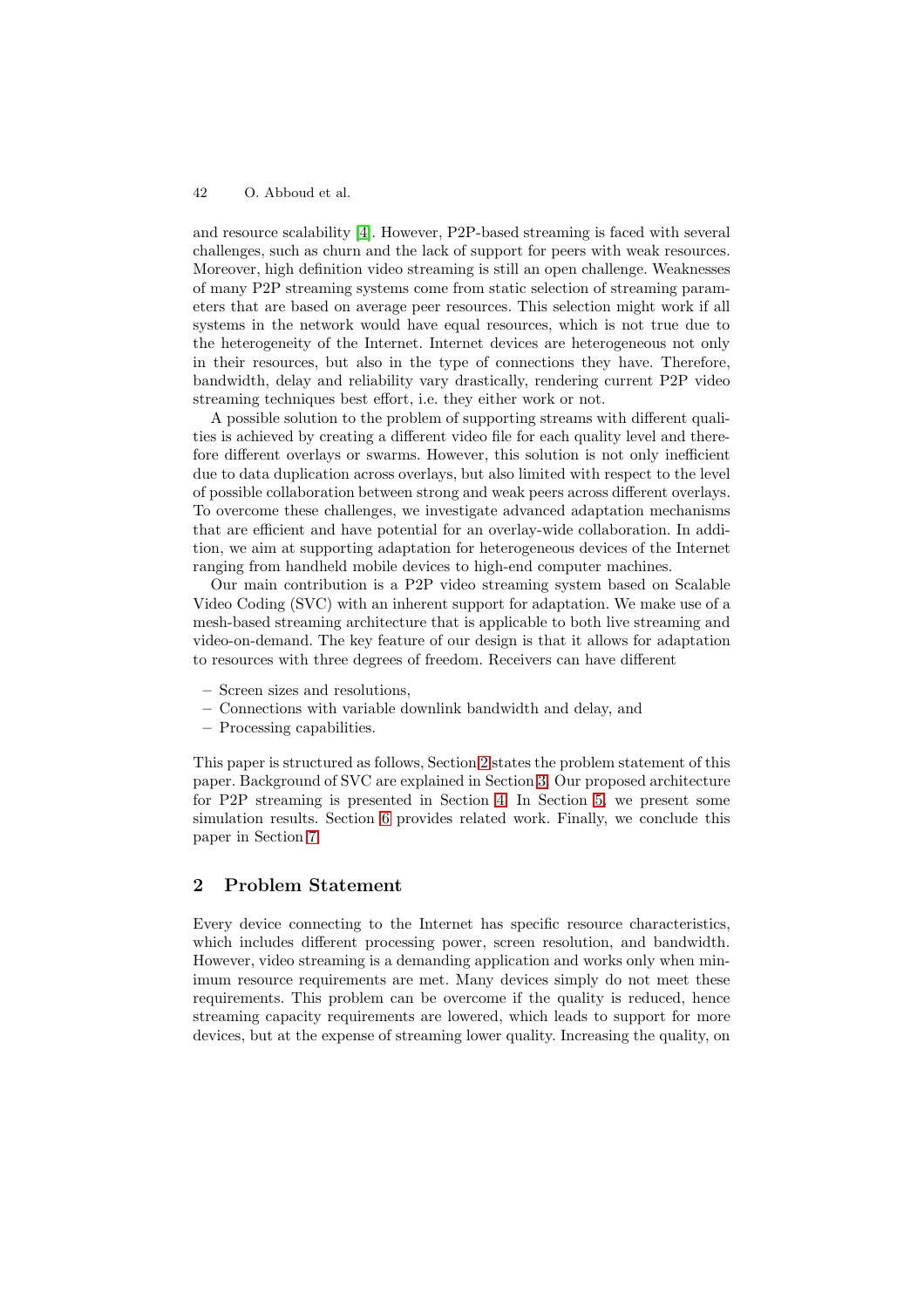<span id="page-2-1"></span>

Fig. 1. Comparison of video streaming: (a) without quality adaptation, (b) with quality adaptation

the other hand, increases capacity requirement, but then a wide set of devices are unable to participate. This aspect is depicted in Figure [1.](#page-2-1)

In this paper we consider the problem of how to stream a video to a device adaptively by identifying the highest quality level supported by its available resources. Here we consider two types of resources:

- Peer resources such as screen resolution, processing power<sup>1</sup>, and bandwidth.
- P2P overlay resources such as active neighbors, throughput, and network condition.

We propose an architecture that supports low scale mobile devices and high definition streaming at once. Our quality adaptation mechanisms help in introducing Quality of Service (QoS) into P2P video streaming by taking device resources and network state into account. Hence, we define a set of requirements and constraints with which a device can adapt to different scenarios and therefore achieve best performance.

# <span id="page-2-0"></span>3 Scalable Video Coding

SVC, which is based on the H.264/MPEG-4 AVC standard [\[5\]](#page-13-1), allows for scalability by encoding a video stream into multiple layers or sub-streams each with different quality information. The lowest layer, called base layer, is always needed for decoding the video. With more enhancement layers received, better video quality is available. SVC is based on three modalities or flavors of scalability: spatial scalability, temporal scalability, and quality scalability. Quality scalability is also called Signal-to-Noise Ratio (SNR) scalability, both terms will be used interchangeably throughout this paper. Now we give a brief overview over SVC, more information can be found in [\[5\]](#page-13-1) [\[6\]](#page-13-2).

<sup>&</sup>lt;sup>1</sup> In mobile devices, processing power directly translates to battery life, hence using processing-power-aware quality adaptation allows for a tradeoff between energy requirements and quality.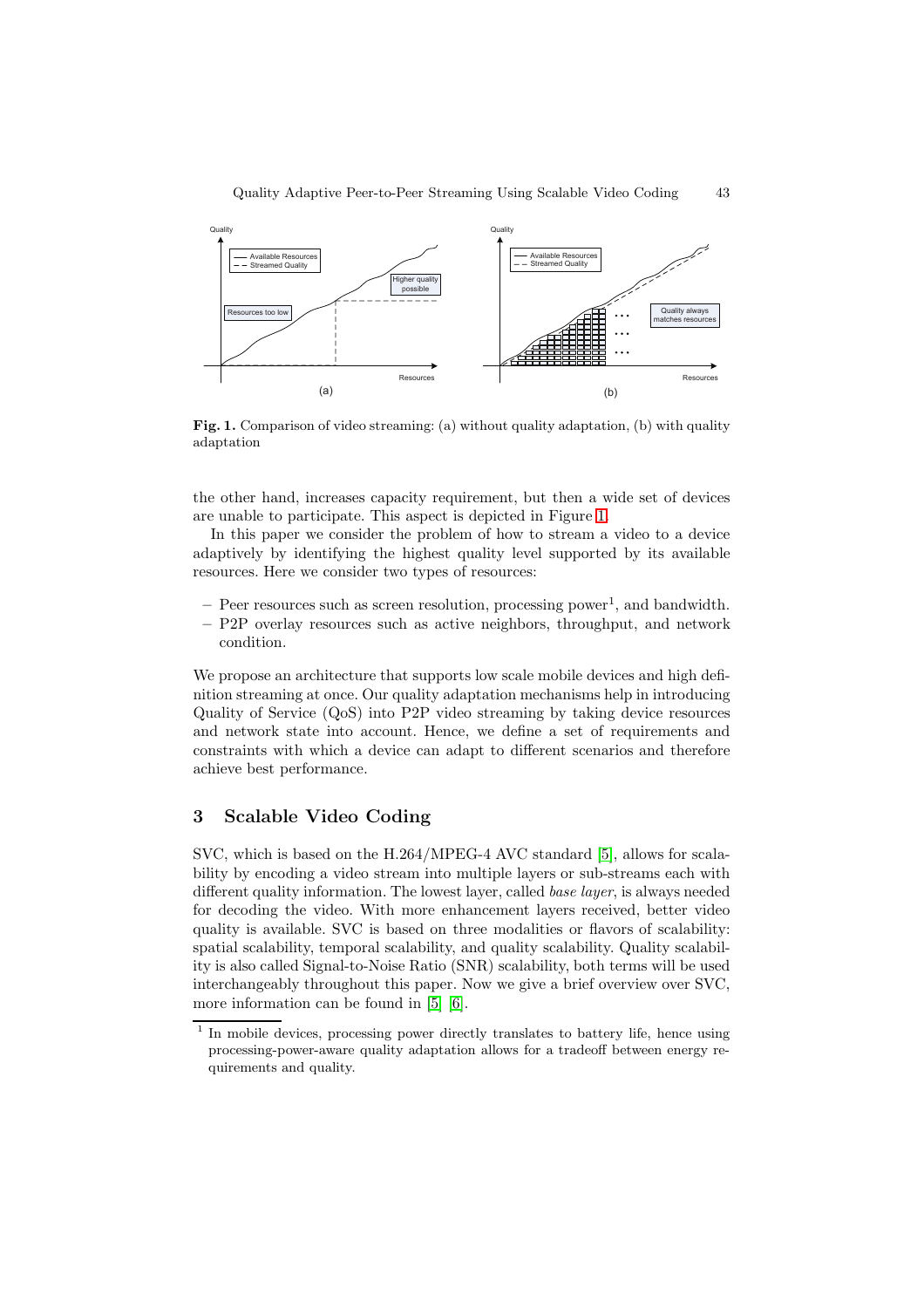<span id="page-3-0"></span>

<span id="page-3-1"></span>Fig. 2. Scalability variations: (a) temporal scalability, (b) spatial scalability, (c) SNR scalability [\[6\]](#page-13-2)



Fig. 3. SVC basic chunk structure: one chunk contains many blocks in the different dimensions of scalability

The different dimensions of scalability offered by SVC are as follows:

- Temporal scalability is based on providing different frame rates for a video stream as shown in Figure [2a](#page-3-0). This is achieved through structuring picture and motion estimation dependencies such that complete pictures can be dropped from the bitstream while still providing the possibility of decoding the video stream.
- Spatial scalability is based on providing different resolutions for a video stream as shown in Figure [2b](#page-3-0). This is achieved through the usage of lower resolution pictures to predict data of higher resolutions pictures.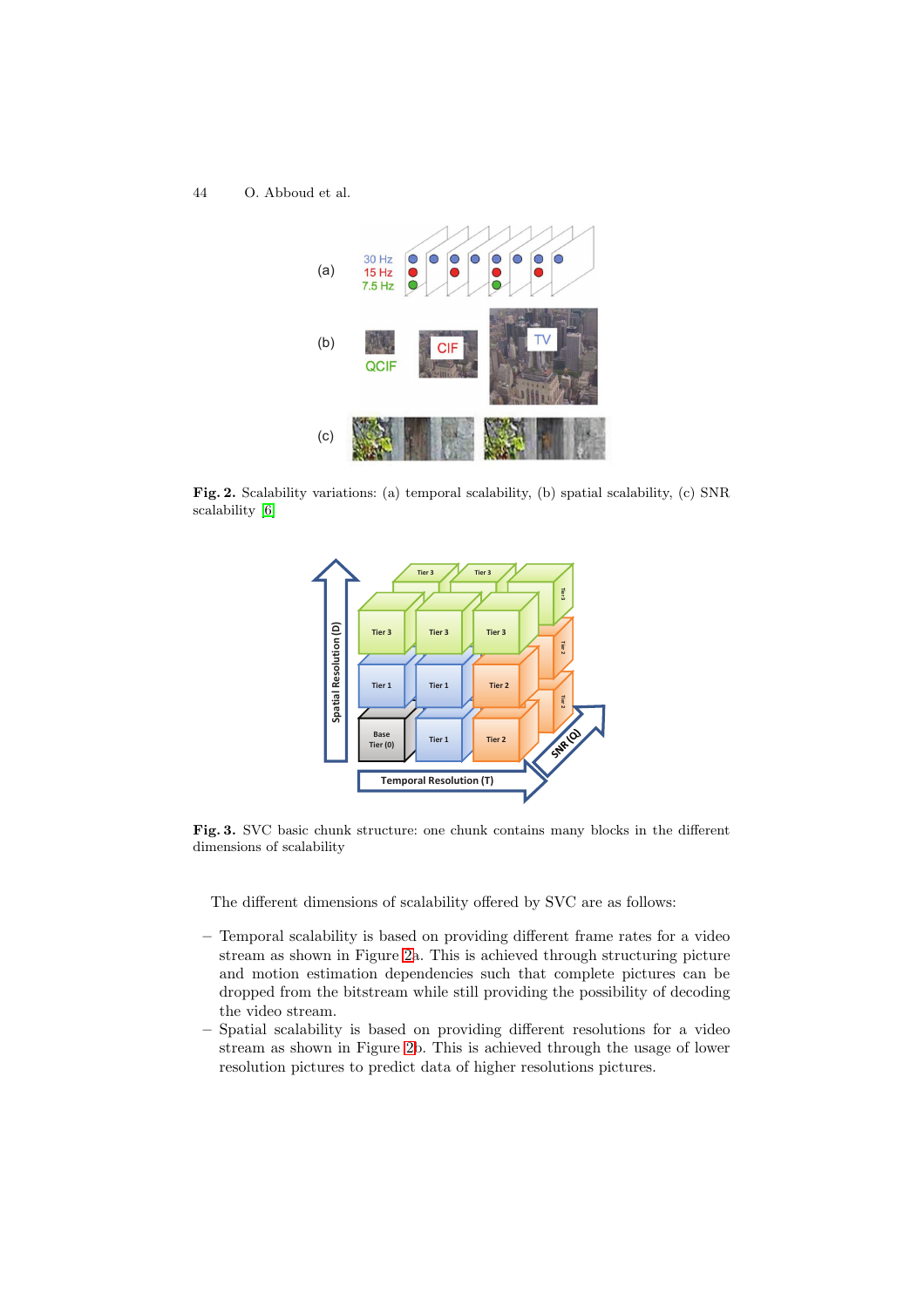– SNR scalability is based on providing different quality levels for a video stream as shown in Figure [2c](#page-3-0). This is achieved through hierarchical construction of quantization coefficients for each picture.

To allow for streaming, an SVC stream is divided into chunks. Each chunk contains layers in the three dimensional quality space. The smallest quality unit is called a block as shown in Figure [3.](#page-3-1) A block will be used as basic unit for fetching and distributing video data across the network.

# <span id="page-4-0"></span>4 Quality Adaptive Streaming

Now we present the core concepts behind our quality adaptive streaming architecture. Quality adaptation based on the SVC design is basically performed during layer selection, which is responsible for making a decision on best matching spatial, temporal and SNR layers. Based on this decision, block selection requestes the blocks needed to stream the selected layers. Our proposed architecture for quality adaptive video streaming is presented in Figure [4.](#page-4-1)

Quality adaptation mechanisms for layer selection fall into two broad categories: Initial Quality Adaptation (IQA) and Progressive Quality Adaptation (PQA). When a peer wants to start viewing a video, it first invokes the IQA module, which chooses the quality level best suited to the static resources of the peer. After peer discovery, which locates all peers streaming same or lower quality, peers are selected and put in the active senders set. The peer selection module interacts with the underlay awareness module in such a way to optimize the overlay based on various metrics. After successful connection establishment with provider peers, streaming starts filling the video buffer. During streaming a control loop has to assure proper adaptation to changing conditions. Therefore, the PQA module is responsible for reacting to and overcoming any changes in network condition and available throughput. When necessary, block selection is updated in order to support an increased or decreased quality level.

<span id="page-4-1"></span>

Fig. 4. The quality adaptive P2P streaming architecture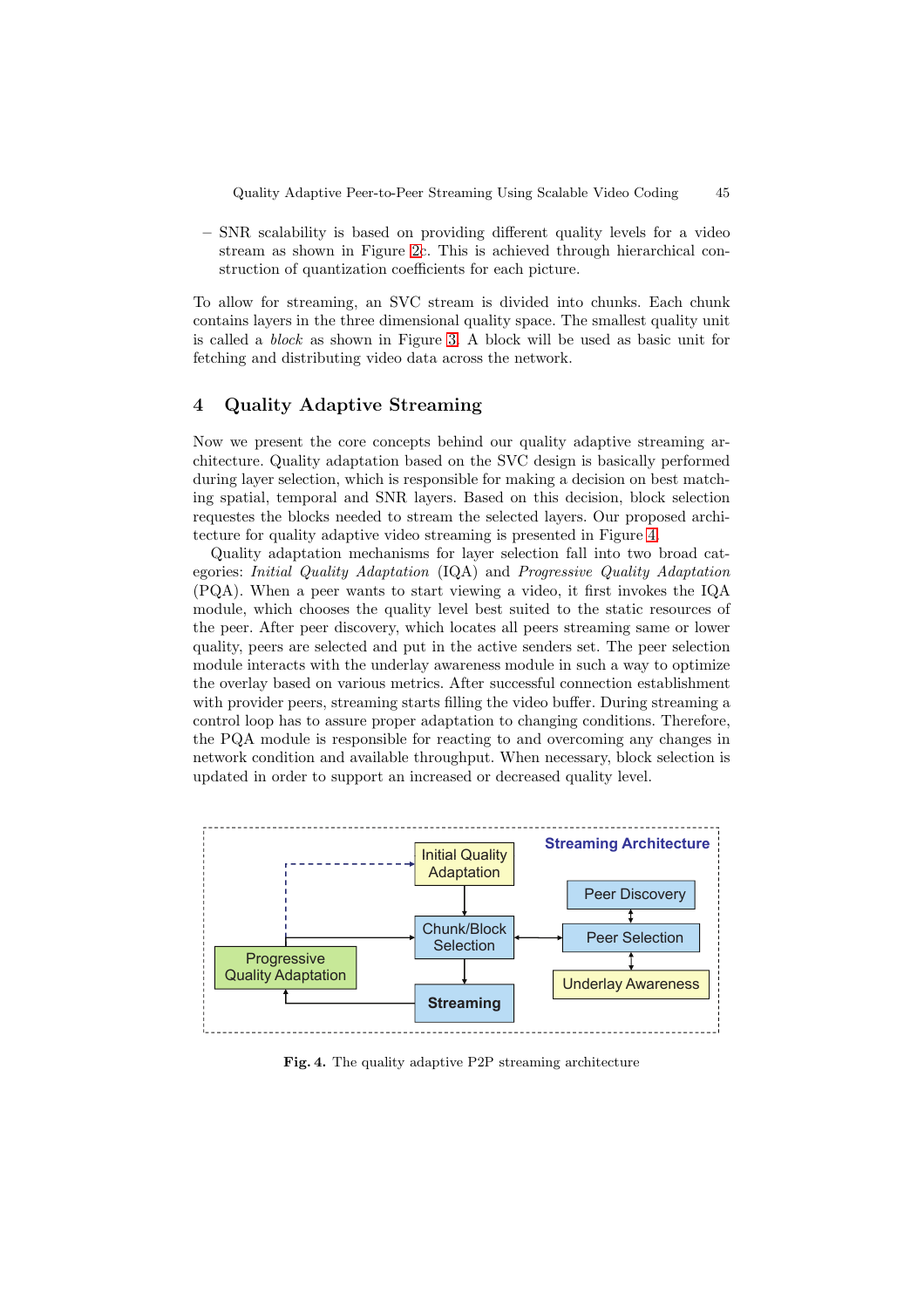#### 4.1 Quality Adaptation: Layer Selection

We now discuss in more detail the structure of the IQA and the PQA modules that are responsible for layer selection.

Initial Quality Adaptation. The architecture of the IQA module is presented in Figure [5.](#page-5-0) When the IQA module is invoked, it performs evaluation of current resources and requirements in order to match them with achievable quality. This module mainly handles static parameter, such as screen resolution, bandwidth, and processing power.

<span id="page-5-0"></span>

Fig. 5. Initial quality adaptation structure

First an initial quality set  $QS_0$  is populated which contains all possible combinations for spatial, temporal, and SNR scalability. Therefore

$$
QS_0 \stackrel{\Delta}{=} \{ (d, t, q) : \forall d = 0 \dots D, t = 0 \dots T, q = 0 \dots Q) \}
$$

where  $D, T$ , and  $Q$  are the total number of layers in the spatial, temporal, and SNR dimensions. Each row in this quality set would then represent one quality combination that can be used by the peer.

The IQA works by filtering this initial quality set based on the previously stated peer resources. Therefore, the spatial, birate, and complexity adaptation modules filter out all incompatible rows in  $QS_0$  based on screen resolution, bandwidth, and processing power respectively. Final decision is performed using user preference in case the filtered quality set  $QS_{S,B,C}$  has more than one row. Our proposed algorithm for initial quality adaptation is shown in Algorithm [1.](#page-6-0)

Progressive Quality Adaptation. The PQA architecture is presented in Figure [6.](#page-6-1) The PQA is executed periodically while streaming as a part of a control loop to ensure smooth adaptation. This module adapts to changes in network conditions in order to maximize available quality at the receiver. Other than using resources information as discussed for the IQA, the PQA relies on real-time overlay status reflected from current throughput and block availability. This allows the peer to quickly react to changes in the P2P network, such as peer churn or a sudden drop in throughput.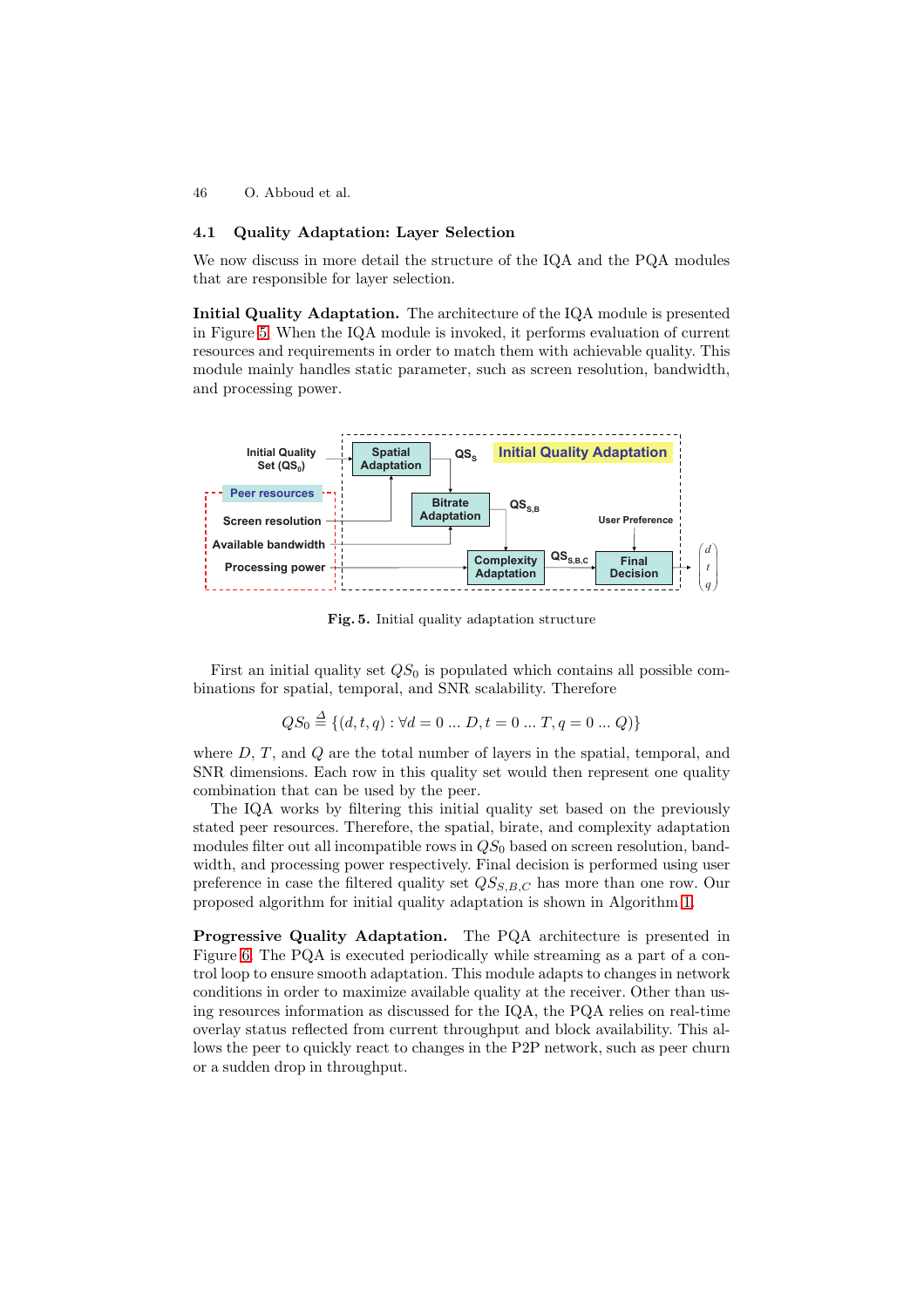<span id="page-6-1"></span>

Quality Adaptive Peer-to-Peer Streaming Using Scalable Video Coding 47

Fig. 6. Progressive quality adaptation structure

Only temporal and SNR adaptation are handled by the PQA because additionally changing the resolution frequently introduces unwanted artifacts. Therefore, the PQA starts from the pre-filtered set  $QS_S$ . The network status, birate, and complexity adaptation modules filter out all incompatible rows in  $QS_S$  based on block availability, throughput, and processing power respectively. Here, the block availability indicator provides information about layers that are available in the P2P network. User preference here is also used to make the decision in case  $QS_{S,A,B,C}$  has more than one row.

Complexity Adaptation. The role of the complexity adaptation module is to take processing requirements for decoding into consideration and to match it with available processing resources. This prevents the video decoder from overloading weak mobile devices. For this end, we need to calculate processing requirements for each layer combination in  $QS_0$ . This module uses a complexity

<span id="page-6-0"></span>

| Algorithm 1. Initial quality adaptation algorithm                                                       |
|---------------------------------------------------------------------------------------------------------|
| <b>Input:</b> Quality level set $QS_0$                                                                  |
| <b>Output:</b> Quality level t, d, q fulfilling constraints                                             |
| foreach row $QS_i$ in $QS$ do                                                                           |
| <b>if</b> $QS_i.SpatialLevel \leq Screen\ resolution\ then \ \lfloor\ QS_S.append(QS_i);$               |
| for each row $QS_{S,i}$ in $QS_S$ do                                                                    |
| <b>if</b> $Complexity(QS_{S,i}) \leq$ Processing power <b>then</b> $\bigcup QS_{S,B}.append(QS_{S,i});$ |
| for each row $QS_{S,B,i}$ in $QS_S$ do                                                                  |
| <b>if</b> $Bitrate(QS_{S,B,i}) \leq Bandwidth$ <b>then</b><br>$\bigcup QS_{S,B,C}.append(QS_{S,B,i});$  |
| if $QS_{S,B,C}$ is not empty then                                                                       |
| Filter $QS_{S,B,C}$ based on user preference                                                            |
| return t, d, q of single row of $QS_{S,B,C}$ ;                                                          |
| else                                                                                                    |
| $\mathsf{\mathsf{L}}$ return" Error: resources too low for base stream"                                 |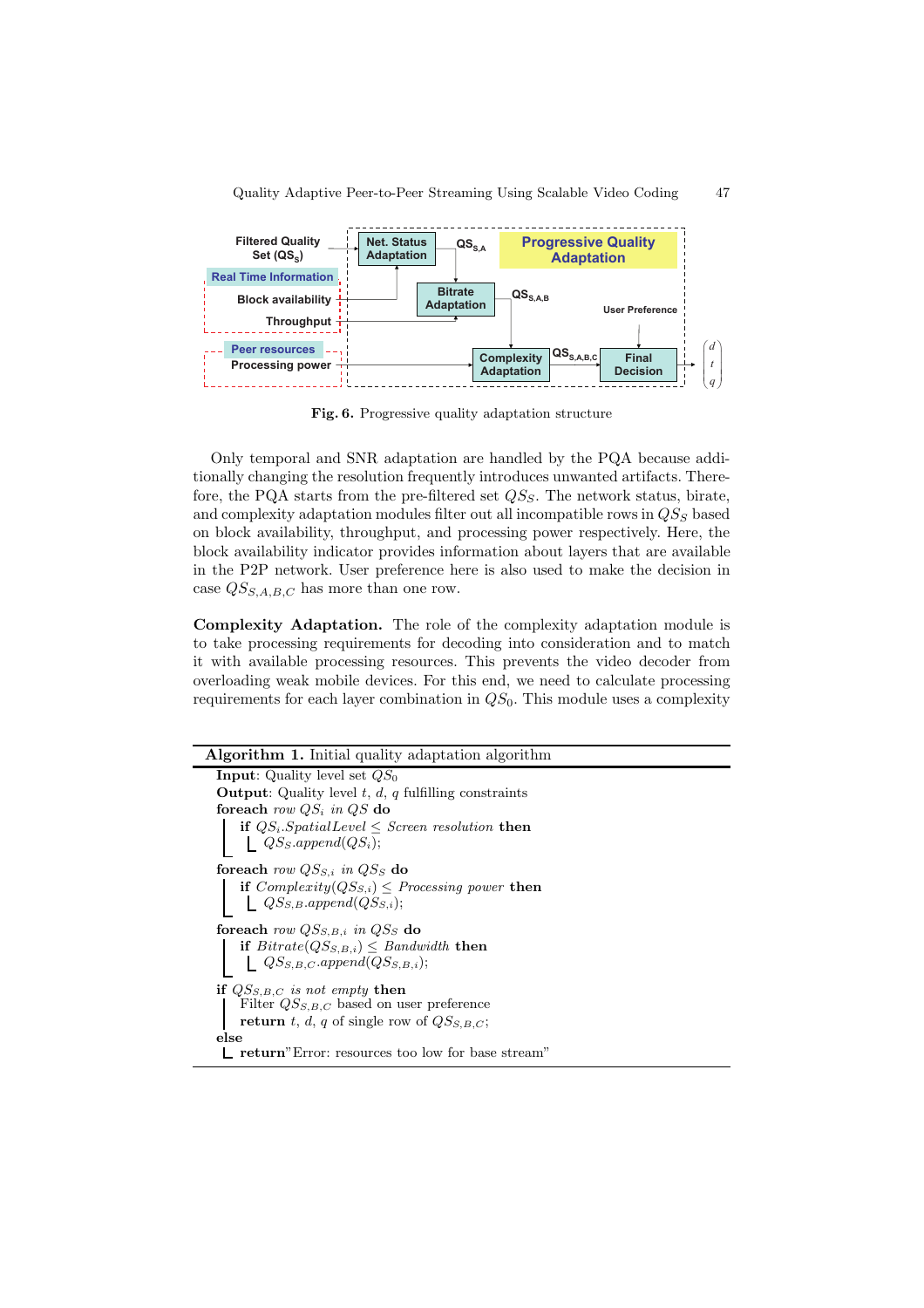<span id="page-7-0"></span>Table 1. Symbols for analytical complexity model [\[7\]](#page-13-3)

| Notion         | Description                                                                                                                                                        |
|----------------|--------------------------------------------------------------------------------------------------------------------------------------------------------------------|
| $C_S, C_O$     | $C_I, C_P, C_B$ Average macroblock decoding complexity<br>of $I$ -/P-/B-picture<br>Average macroblock decoding complexity<br>at spatial/quality enhancement layers |
| T/D/Q<br>t/d/q | Total layer number for temporal-/spatial-<br>/quality-scalability<br>Layer index for temporal-/spatial-/<br>quality-scalability                                    |
| M<br>$\alpha$  | Number of macroblocks per picture<br>Portion of pictures that are I-pictures                                                                                       |

estimator that works by mapping every set of quality levels (spacial, temporal, and SNR) into processor cycles required for decoding the video stream.

To estimate the required complexity for each row in  $QS_0$ , we use an analytical model following the approach of Zhan et al presented in [\[7\]](#page-13-3). Based on definitions in Table [1,](#page-7-0) decoding complexity of an SVC stream can be calculated.

In SVC, an I-frame is a picture which can be decoded independently. This is not the case for P- and B-frames, which are a prediction of other frames in the stream. The smallest predicion unit in a frame is called a macroblock. Assume that  $C_I$  ,  $C_P$  and  $C_B$  estimate the average complexity for decoding a macroblock in I-, P-, and B-pictures respectively. Moreover, we suppose that  $\alpha$ is the portion I-pictures in the video and that M macroblocks exist per picture. Then the complexity for decoding scalable streams having  $T$ ,  $D$ , and  $Q$  temporal, spatial, and SNR layers respectively is given by:

$$
C_{\text{Decoding}} = M_0 \left( \alpha C_I + (1 - \alpha) C_P + (2^T - 1) C_B \right) +
$$
  

$$
\frac{8^{D+1} - 1}{7} 2^T M_0 Q C_Q + 4 \frac{8^D - 1}{7} 2^T M_0 (C_S + C_B) .
$$
 (1)

This equation is applied to all rows in the initial quality set  $QS<sub>0</sub>$  to calculate the complexity of decoding all possible video streams.

# 4.2 Block Selection

As stated in Section [3,](#page-2-0) a video file is divided into chunks. Based on the SVC design, each video chunk is further divided into blocks as depicted in Figure [7.](#page-8-0) Block selection is an important part of our streaming architecture, since it is behind making a decision on which blocks to request. This module works by assigning a probability for each block and chunk based on its importance.

In this paper, we take a multi-coefficient modeling approach for block selection. Note that here only the blocks of layers selected by the IPQ and PQA are considered. Therefore the calculated priority is always finite. The priority of a block in the video file is given by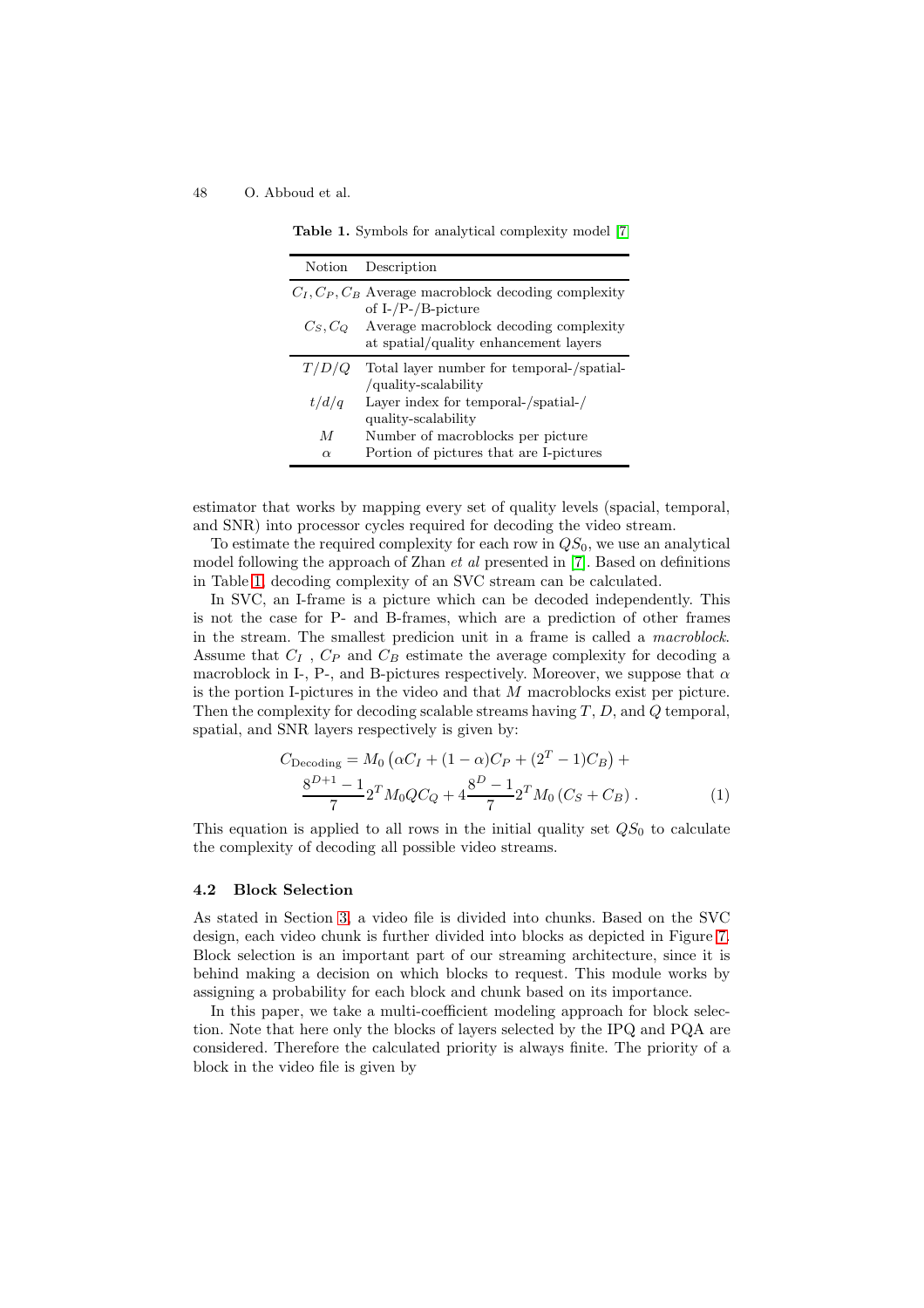<span id="page-8-0"></span>

Fig. 7. File and SVC chunk structures

$$
Priority(\text{Block}(t, D, T, Q)) = -A t - B(a D + b T + c Q). \tag{2}
$$

Chunk priority is separated into two parts, a temporal part and a per-chunk part. This allows for a separation between urgency due to playback and due to importance to the stream. Increasing the temporal and per-chunk parameters decreases the chunk priority factors A and B respectively. Within each chunk, the parameters  $a, b, c$  define the different weights for the different blocks within each chunk. Simply put, the priority decreases with time, and is highest for the base layer, and decreases for increasing enhancement layers in any dimension. The interesting thing about such a model, is that the different weights can be different depending on the peers resources and requirements. For example, if a peers is more interested in smoother playback the parameter A is increased. If higher quality is preferred when long buffering times are not an issue,  $B$  is increased, and so forth.

#### <span id="page-8-1"></span>4.3 Peer Discovery: Neighbor Set Management

This section describes the required support for scalable video coding in the signaling component. Our architecture utilizes a tracker-based approach known from BitTorrent and utilized by many IPTV systems. Here, the tracker manages the information about all peers participating in the swarm. Each new peer registers itself at the tracker and receives a list of potential neighbors. Peers renew their registration at the tracker periodically (to show that they are still alive) and obtain updated lists of participants.

In order to support the proposed layer adaptation mechanisms, the tracker protocol is realized as follows: the tracker manages the list of active peers together with the layers they are currently streaming. The clients send an announce request to the tracker when they: join the overlay (only base layer supported by default), perform the initial adaptation (shortly after joining), and perform the progressive adaptation. In the latter case, a minimum re-announce interval assures that the tracker is not contacted too often. Since the layer adaptation is not done at a timescale smaller than a few seconds, the impact is uncritical.

Information about the currently streamed layers is crucial since clients streaming an additional layer cannot do so if they don't have neighbors possessing blocks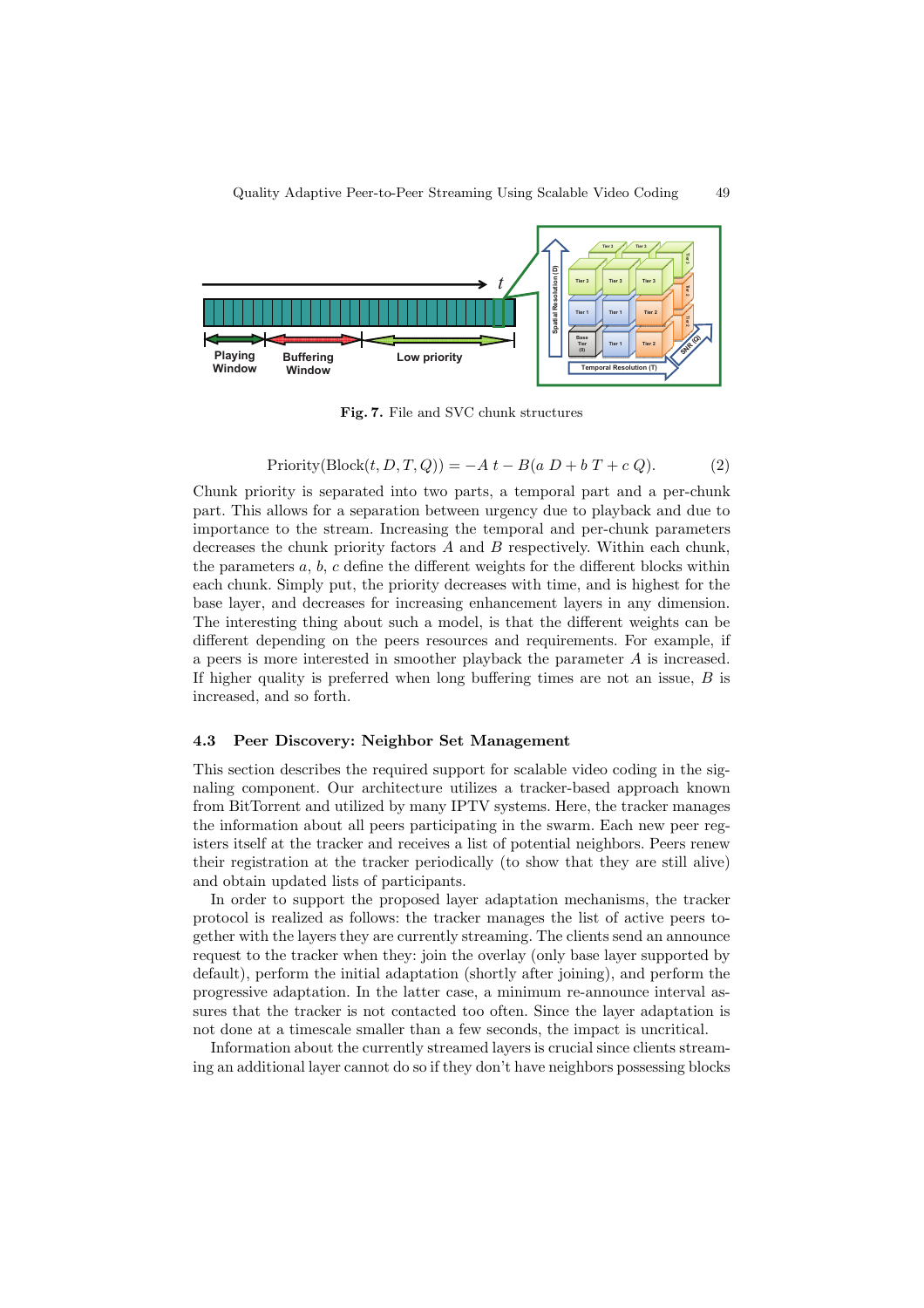from the same layer. Additionally, the clients advertise the currently supported layers to their neighbors. They do so by two means:

- $-$  The common *bitfield* message is extended to support the higher granularity, which means that the message contains availability information of SVC blocks instead of whole chunks (that are different depending on the number of downloaded layers). Hence, the message contains a list of bitfields, one per supported layer, tagged with the layer ID. This way each peer can calculate useful blocks owned by its neighbors.
- Peers announce the supported layers to their neighbors. This is done during the connection establishment phase (handshaking) and later after the successful PQA (support of new layers, or discontinued support of some layers).

This way a peer can detect whether the required layers are supported by the current neighbor set. If the number of peers supporting a given layer falls below the threshold of, e.g. 4 peers, the peer contacts the tracker for additional new neighbors. The request contains the list of layers currently not properly supported by the neighbors. The tracker responds with a list of peers supporting these layers. Since the mechanism is bi-directional, the peers are eventually clustered according to their capabilities, while the seeders support both weak and strong peers.

#### 4.4 Peer Selection

After assigning priorities to the different blocks in the chunk selection module, the peer selection module chooses peers to request needed chunks. In this paper, we make use of an underlay-aware peer selection strategy. Peer selection with underlay awareness can be defined as using underlay information to optimize some aspects of communication and therefore enhancing the performance of the streaming system. Different underlay metrics affect the overlay in various ways. For video streaming, it has been identified that bandwidth is the underlay metric with the greatest impact [\[8\]](#page-13-4). Therefore, whenever a peer has a choice between more than one provider peer, the one that can offer more bandwidth is selected. This also helps in creating a healthy clustering of the network based on streamed quality as discussed in Section [4.3.](#page-8-1) Therefore, fast peers will tend to get their blocks from similarly fast peers. Here again we extend the BitTorrent protocol to support information about bandwidth offered by every peer. This is achieved by requiring all registering peers to provide information about offered bandwidth.

### <span id="page-9-0"></span>5 Evaluation

Here we present a preliminary evaluation of our proposed quality adaptation mechanisms. We simulate changing parameters and see how the PQA reacts to them. We consider having 3 layers for both spatial and temporal scalability and 2 layers for SNR scalability. This leads to the total of 18 possible layer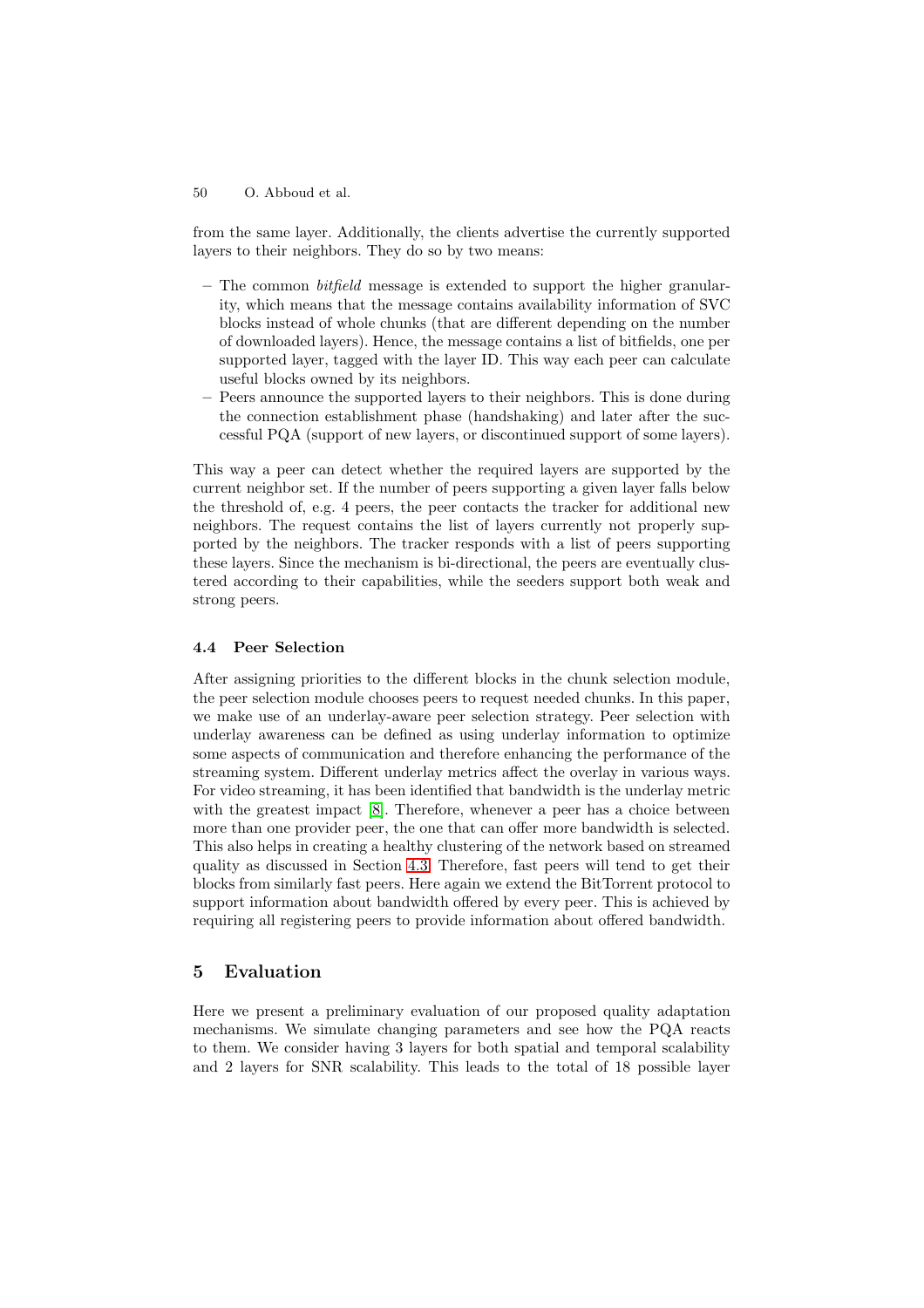<span id="page-10-0"></span>

Fig. 8. Evaluation of the PQA module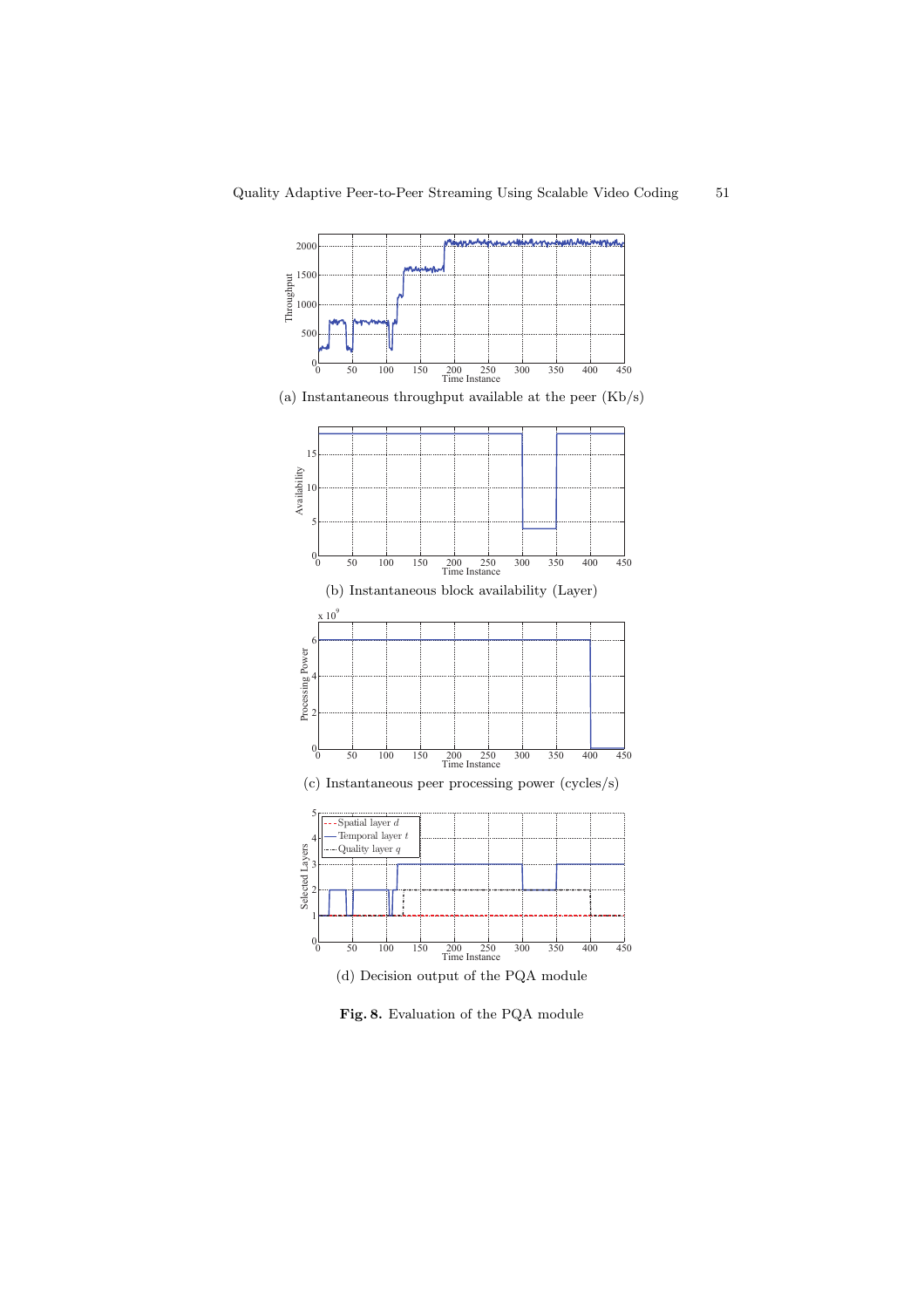combinations. We also suppose that the IQA has already decided on a basic spatial level, i.e.  $d = 1$ .

The PQA adapts to three parameters: block availability, throughput, and processing power. To evaluate how fast the PQA module reacts to the different parameters, we simulated a changing throughput using a Markov chain with transition matrix

$$
P = \begin{bmatrix} 0.9 & 0.1 & 0 & 0 & 0 \\ 0.05 & 0.9 & 0.05 & 0 & 0 \\ 0 & 0.05 & 0.9 & 0.05 & 0 \\ 0 & 0 & 0.05 & 0.9 & 0.05 \\ 0 & 0 & 0 & 0.1 & 0.9 \end{bmatrix}
$$
(3)

This model is used for the first 250 time instances, then the throughput is fixed at 2 Mb/sec. The next step was to change the chunk availability to simulate peer churn. In this case, blocks of layer 5 to 18 are no longer available from time instant 300 to 350. Then we simulate a sudden drop in processing power at time instant 400. These test scenarios and the results represented by the instantaneous decision on  $d$ ,  $t$ , and  $q$  are shown in Figure [8.](#page-10-0) The results show that our mechanisms are able to quickly react to different changes in the system to provide a persistent availability despite an unpredictable network and changes in peer resources.

### <span id="page-11-0"></span>6 Related Work

Many current video streaming systems are based on the client/server architecture with servers providing the video content. However, such systems either provide low quality content, or introduce costs high enough to prevent deployment when trying to provide high quality. To shift load from servers and to allow for reduced costs, streaming solutions based on P2P architectures have been considered, like BiToS [\[9\]](#page-13-5) and Octoshape [\[10\]](#page-13-6). In such systems, users act as both producers and consumers of video content.

There exists two types of overlay topologies for video streaming, push-based multicast trees and pull-based mesh topology. In push-based solutions [\[11\]](#page-13-7), peers are structured in a tree topology with content providers positioned at the top of the tree pushing video data down the tree towards the leaves. In pull-based systems [\[9\]](#page-13-5), a peer actively requests parts of the video from peers that have already downloaded it thus forming a mesh topology. Mesh-based streaming solutions are characterized by lower overlay maintenance costs and higher flexibility in block selection.

There is a plethora of research on P2P systems with support for adaptation such as [\[12\]](#page-13-8) [\[13\]](#page-13-9) [\[14\]](#page-13-10). PALS [\[14\]](#page-13-10) is a receiver driven P2P video streaming system with quality adaptation. However, PALS only considers single dimensional scalability (as the case for many layered streaming systems) and therefore cannot adapt to heterogeneous characteristics of peers. Baccichet et al. [\[13\]](#page-13-9) use a prioritization mechanism and multicast trees to distribute SVC streams. Lee et al.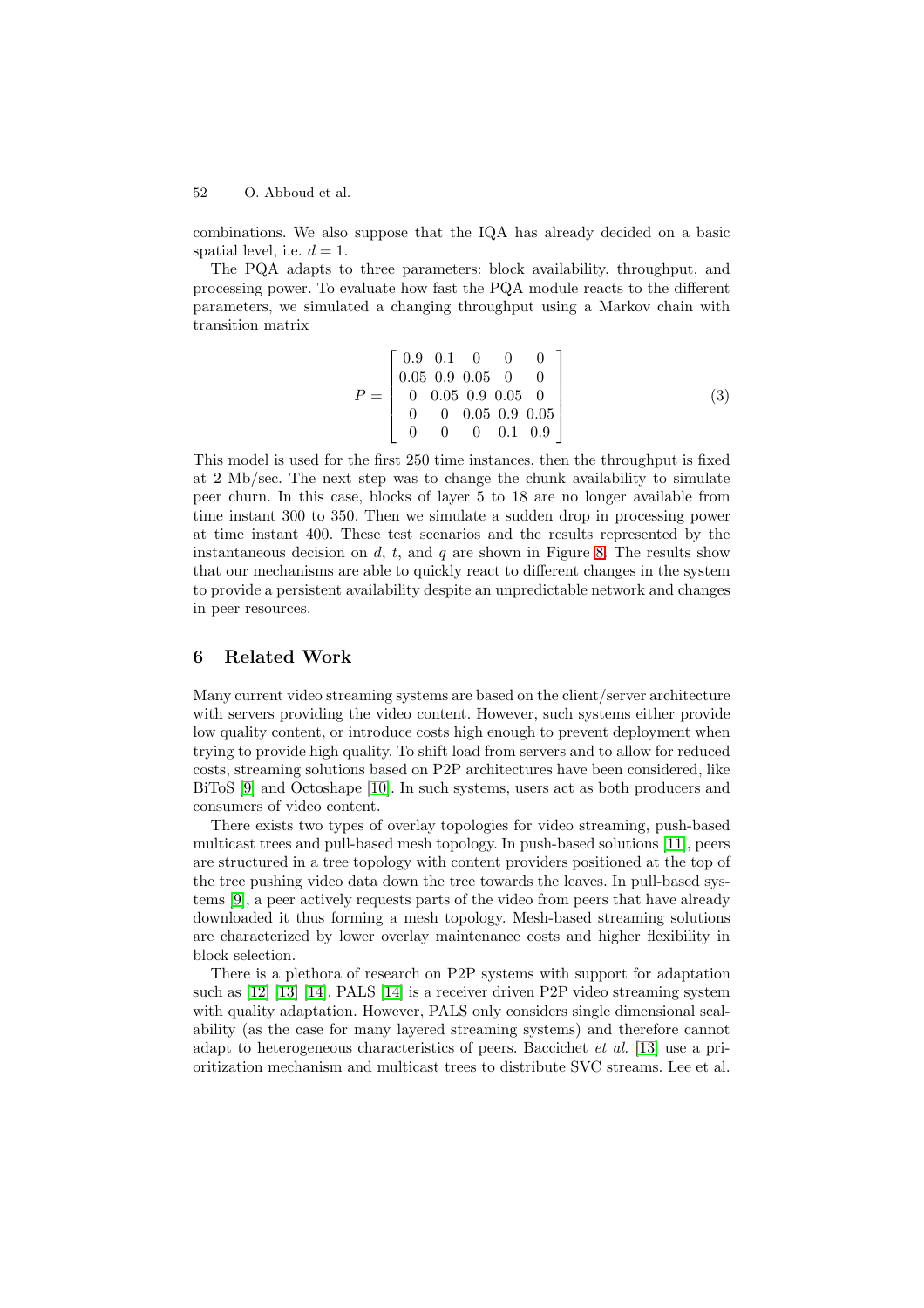discuss in [\[15\]](#page-13-11) issues related to deploying a P2P video streaming system based on SVC. These approaches differ from ours since we focus on using three dimensional scalability to adapt to different peer resources and network conditions using QoS-aware decision-taking algorithms.

# <span id="page-12-4"></span>7 Conclusion

In this paper, we considered quality adaptive video streaming to heterogeneous devices using a collaborative P2P architecture. By leveraging quality adaptation through SVC, our system can support heterogeneous peers while providing the highest supported quality to every device. Using SVC, which allows to combine video layers from various sources, flexible received quality is possible. Therefore, weak peers receive and process only lower layers, and strong peers are able to process and share more layers, and thus can consume better video quality.

It is crucial to estimate the achievable QoS from system resources to provide highest achievable quality without overloading the devices. We have considered adapting to both peer resources as well as network state in such a way to fully utilize system capabilities.

The distinction between initial and progressive quality adaptation is crucial in separating adaptation stages of a streaming session. The initial stage assures that static resources of a peer are considered and matched to prevent overloading. Progressive quality adaptation handles what is considered as a limiting factor for P2P video streaming systems, fluctuating throughput and churn. Moreover, using an underlay aware peer selection, our solution is able to better optimize the streaming performance. Our preliminary simulation results show that our mechanisms react quickly to various system changes while providing best quality that matches current resources and network state.

As future work, we plan to do more extensive evaluations of the proposed mechanisms. Moreover, we will investigate the dynamics of both chunk and peer selection. We also want to implement a prototype to validate our findings in realistic application scenarios.

Quality adaptation is the key for next generation multimedia distribution where more heterogenous devices are joining the Internet. Client/server systems' scalability issues and high costs require the switch to P2P. But without support for heterogeneity, P2P video streaming will not be widely deployed. Nonetheless, the possibility of supporting such a wide range of collaborating peers makes us believe that our vision is not so far off.

### References

- <span id="page-12-3"></span><span id="page-12-0"></span>1. Dissecting the Gap Between Downloading and Streaming Video, <http://www.ipsos-ideas.com/article.cfm?id=3804>
- <span id="page-12-2"></span><span id="page-12-1"></span>2. YouTube - Broadcast Yourself, <http://www.youtube.com>
- 3. Huang, C., Li, J., Ross, K.W.: Can Internet Video-on-demand be Profitable? In: SIGCOMM 2007, pp. 133–144. ACM, New York (2007)